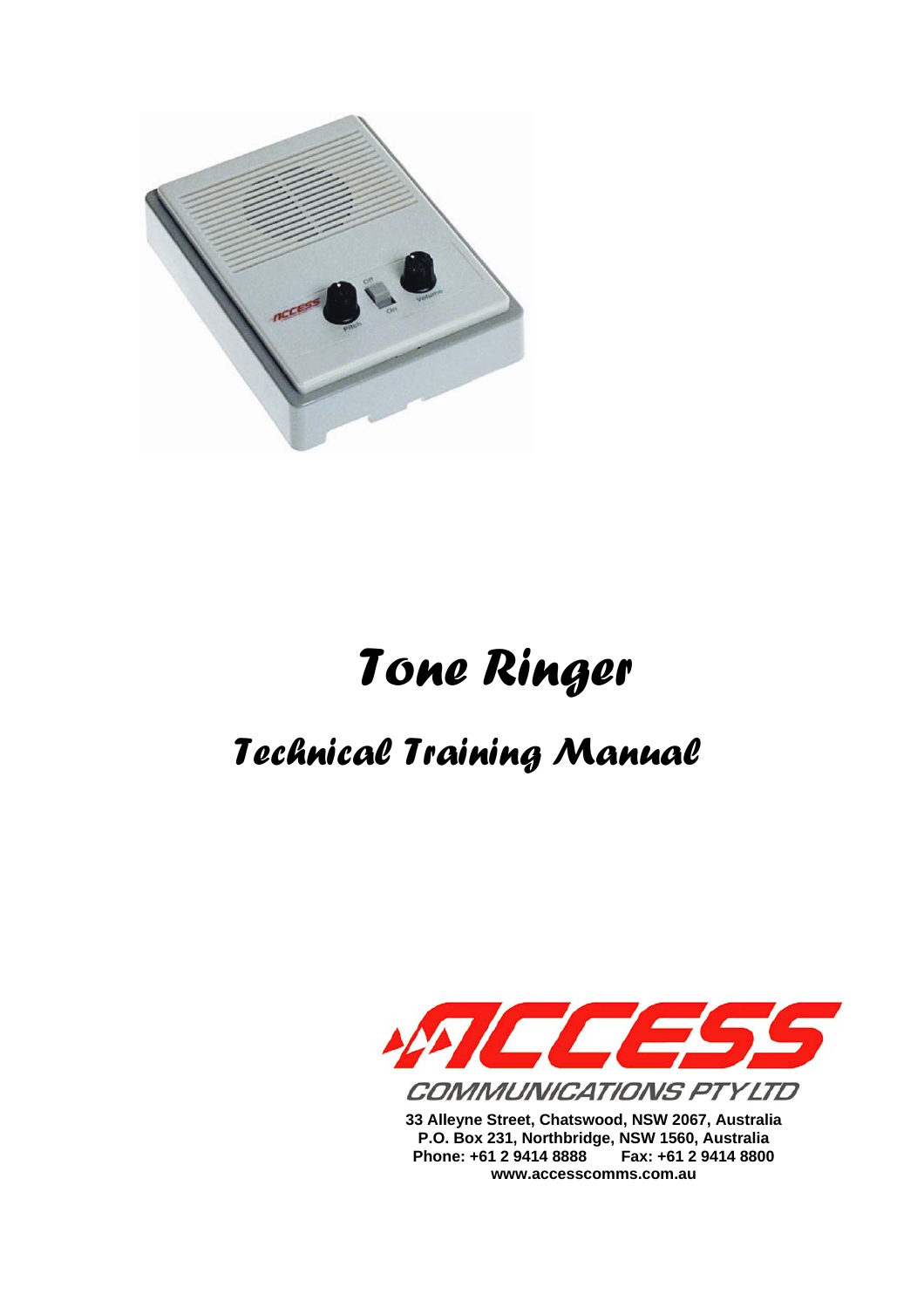## **CONTENTS**

|                                                                                                                                                         | 1            |
|---------------------------------------------------------------------------------------------------------------------------------------------------------|--------------|
|                                                                                                                                                         | $\mathbf{2}$ |
| Layout<br>Front view<br><b>PCB</b> layout<br><b>Screw terminals</b>                                                                                     | 3            |
| Speaker<br>J1<br>J <sub>2</sub> Direct<br>J3 Speaker<br>J4 Anti-Tinkle<br>J5<br>Hytel<br><b>Pitch Control</b><br>On/Off Switch<br><b>Volume Control</b> |              |
| Cover removal<br>Wall mounting<br>Cover replacement<br>Tone adjustment                                                                                  | 5            |
| <b>Technical Notes</b><br>Connecting a horn speaker<br>Direct working                                                                                   | - 6          |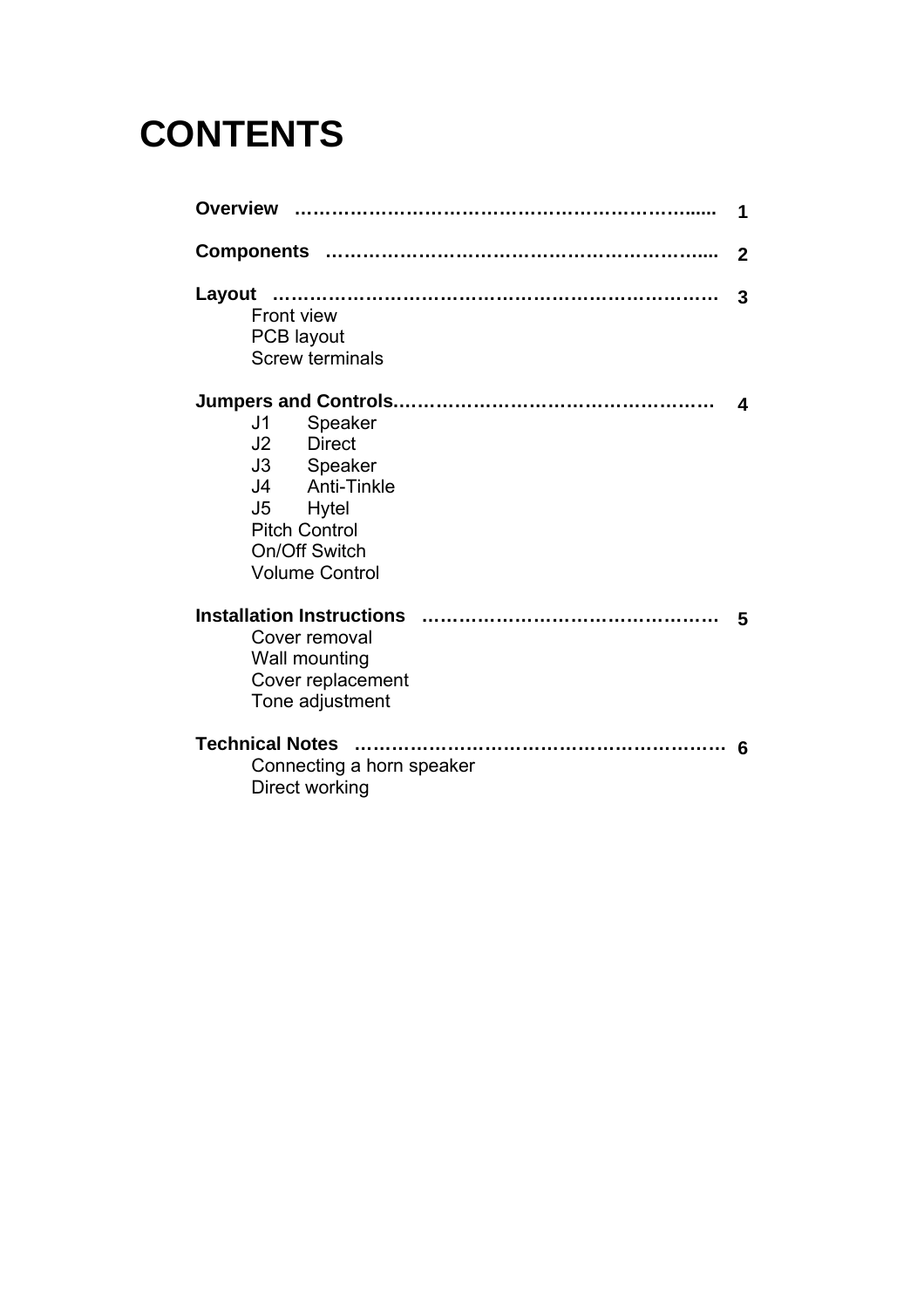## **OVERVIEW**



#### **Provides:**

• An alarm for incoming exchange calls.

A REN of 1.9 allows connection of the Tone Ringer with up to two standard telephones whilst still providing acceptable loading of the exchange line for incoming ring signals.

## **Suitable for:**

• Office, retail, light manufacturing and home use where ambient noise is not unusually loud.

#### **Accept inputs from:**

• One exchange line, analog telephone or other analog device.

### **Connect:**

• An optional 8 ohm speaker.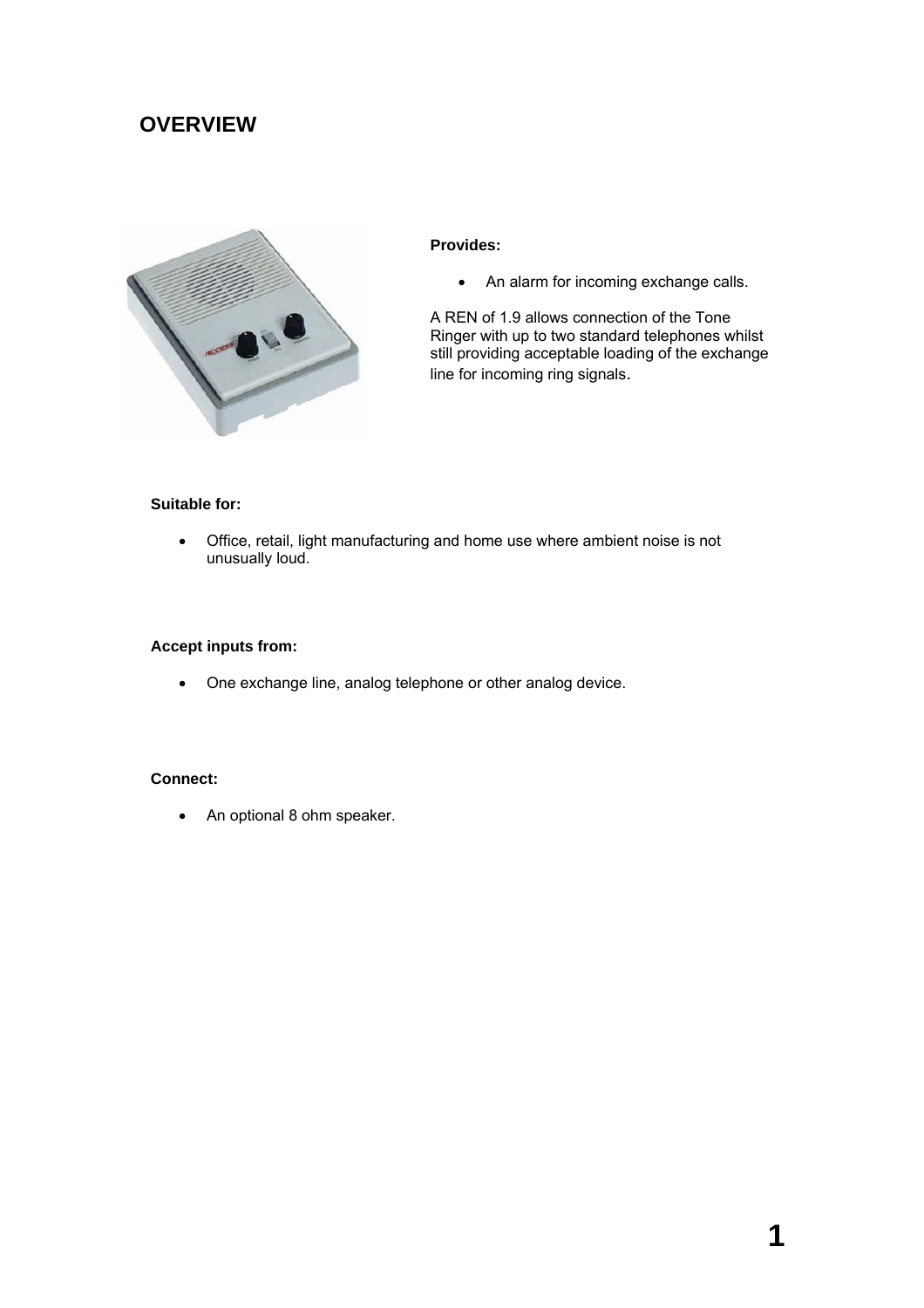## **COMPONENTS**

Tone Ringer



Horn Speaker (optional)

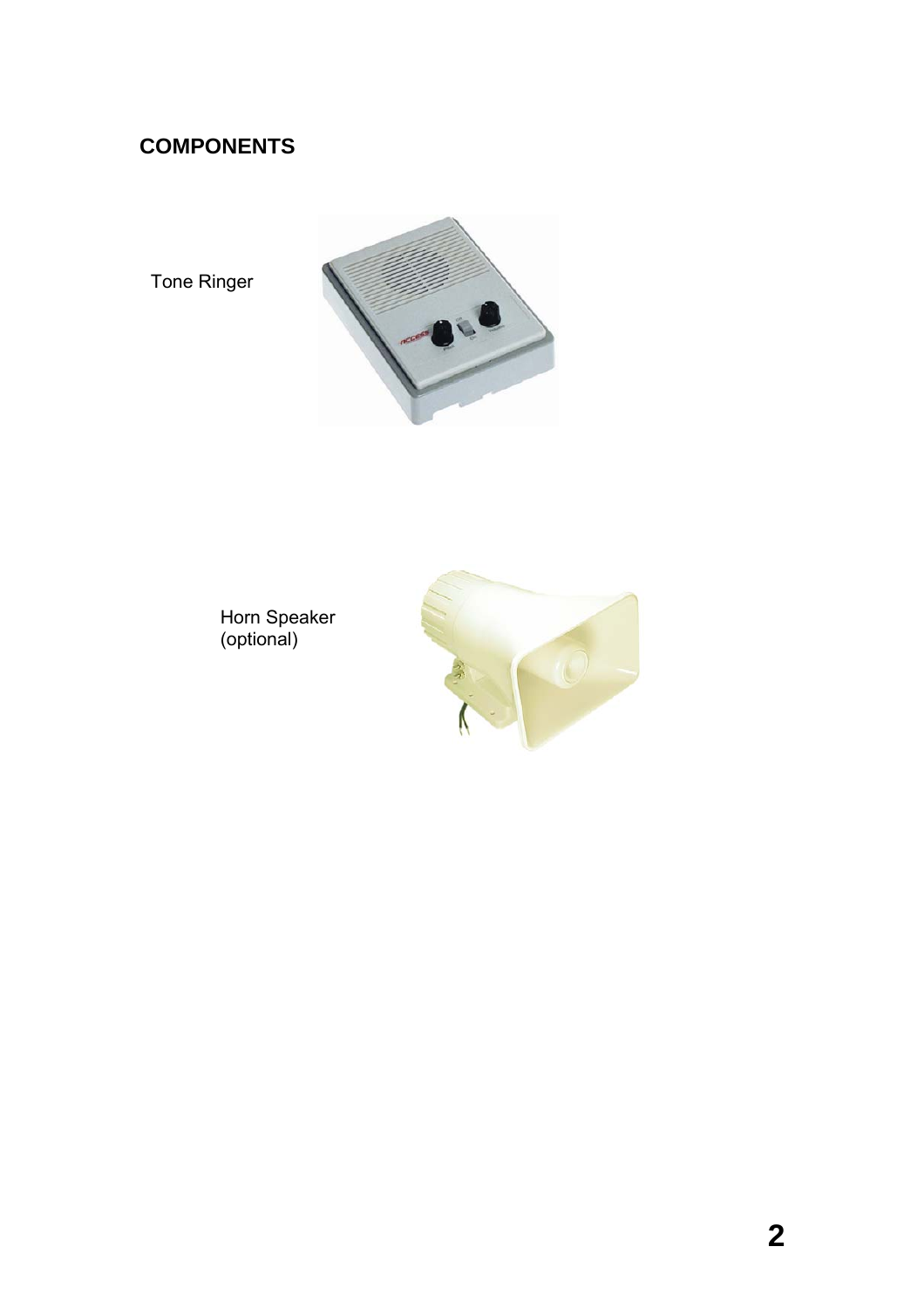## **LAYOUT**



## **SCREW TERMINALS**



Four screw terminals are provided on terminal block P2.

The left hand pair are used to connect an optional external horn speaker (Cat # K3505). The Internal/External speaker selection jumper (J1) must be moved to "EXT" (position B) if an external speaker is used.

The right-hand pair can be used to connect the ringer to the telephone line. The tone-ringer is wired in parallel across the exchange line (or analog telephone socket).

The tone-ringer can also be connected to the telephone line by using a 6 position U.S. modular plug. The connection to the telephone line is wired to pins 3 & 4 (the centre two contacts) of the RJ plug. The RJ plug is then simply inserted into the RJ "Line In" socket on the tone-ringer PCB .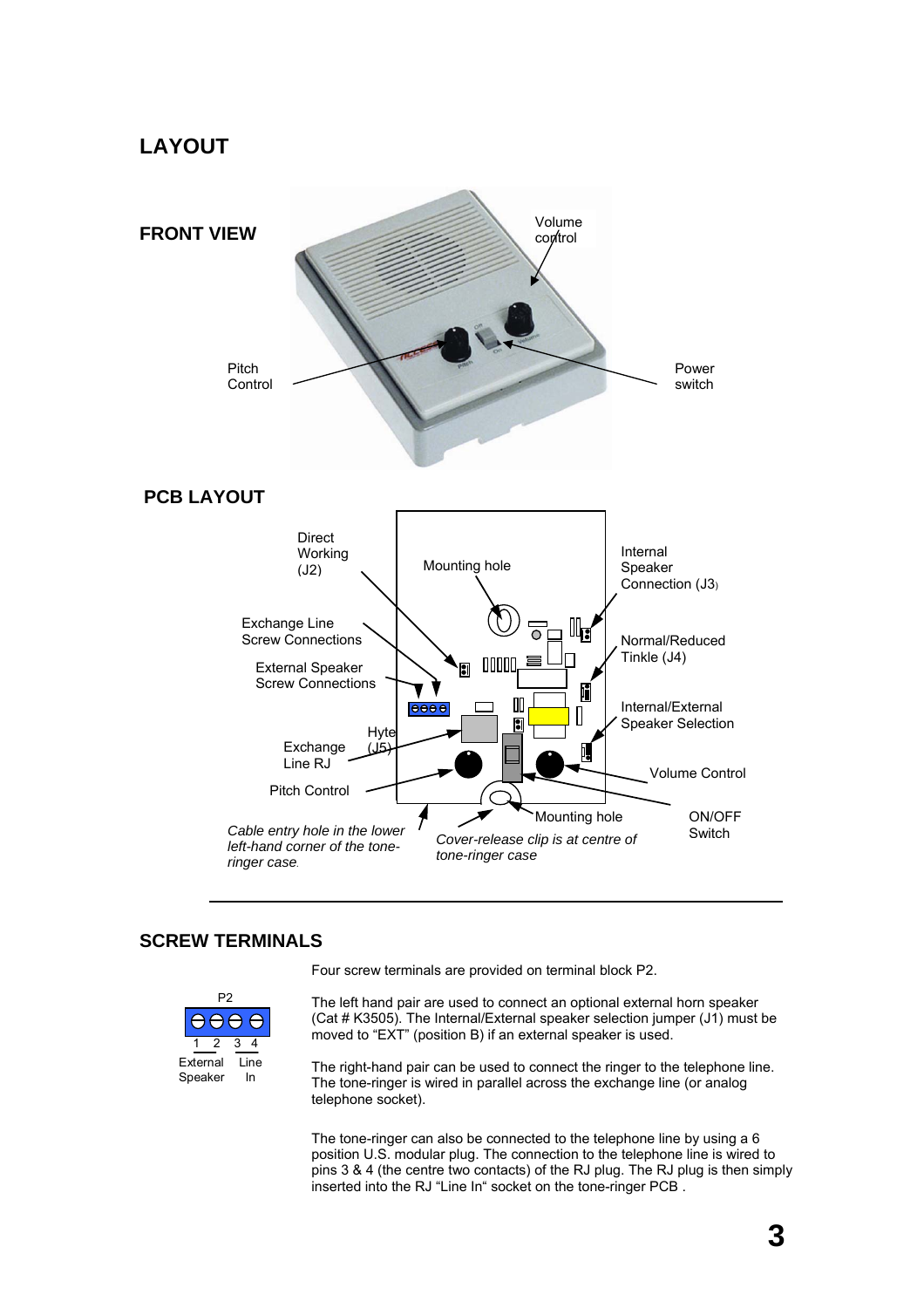## **JUMPERS and CONTROLS**



Jumper J1 (Speaker) is used to select either internal or external speaker operation. The default setting is for the Internal speaker with the link bridging the top two pins (position A). If an external speaker is used, the link must be moved so that it bridges the bottom two pins (position B).



Jumper J2 (Direct) is used only if the tone-ringer is operated by a DC source (instead of the normal AC ring voltage). The default setting is for an AC ring supply (link open). If a DC source is used, the two pins on jumper J2 must be bridged.



Jumper J3 (Speaker) is used to connect the Internal Speaker that is mounted in the front-cover of the tone-ringer to the PCB. Check that the speaker wires are plugged into this link-block before replacing the cover on to tone-ringer.



Jumper J4 is used to select either "normal" or "reduced tinkle" operation. The default setting is "normal" with the link bridging the bottom two pins (position B). If "reduced tinkle" operation is required the link must be moved so that it bridges the top two pins (position A). The "normal" position is used for the majority of installations.



Jumper J5 (Hytel) is not used.



These three controls are accessible from outside the toneringer and give the end-user control over basic functions.

The pitch control varies the pitch of the tone-ringer's signal.

The ON/OFF slide switch is used to activate or silence the tone ringer. Slide the switch down to the bottom position to activate the tone-ringer or up to the top position to prevent the tone-ringer from operating.

The volume control is used to set the loudness of the tone ringer's speaker (either internal or external). Turning the control clockwise (towards the right) increases the volume of the speaker. Turning the control anti-clockwise (towards the left) decreases the speaker's volume.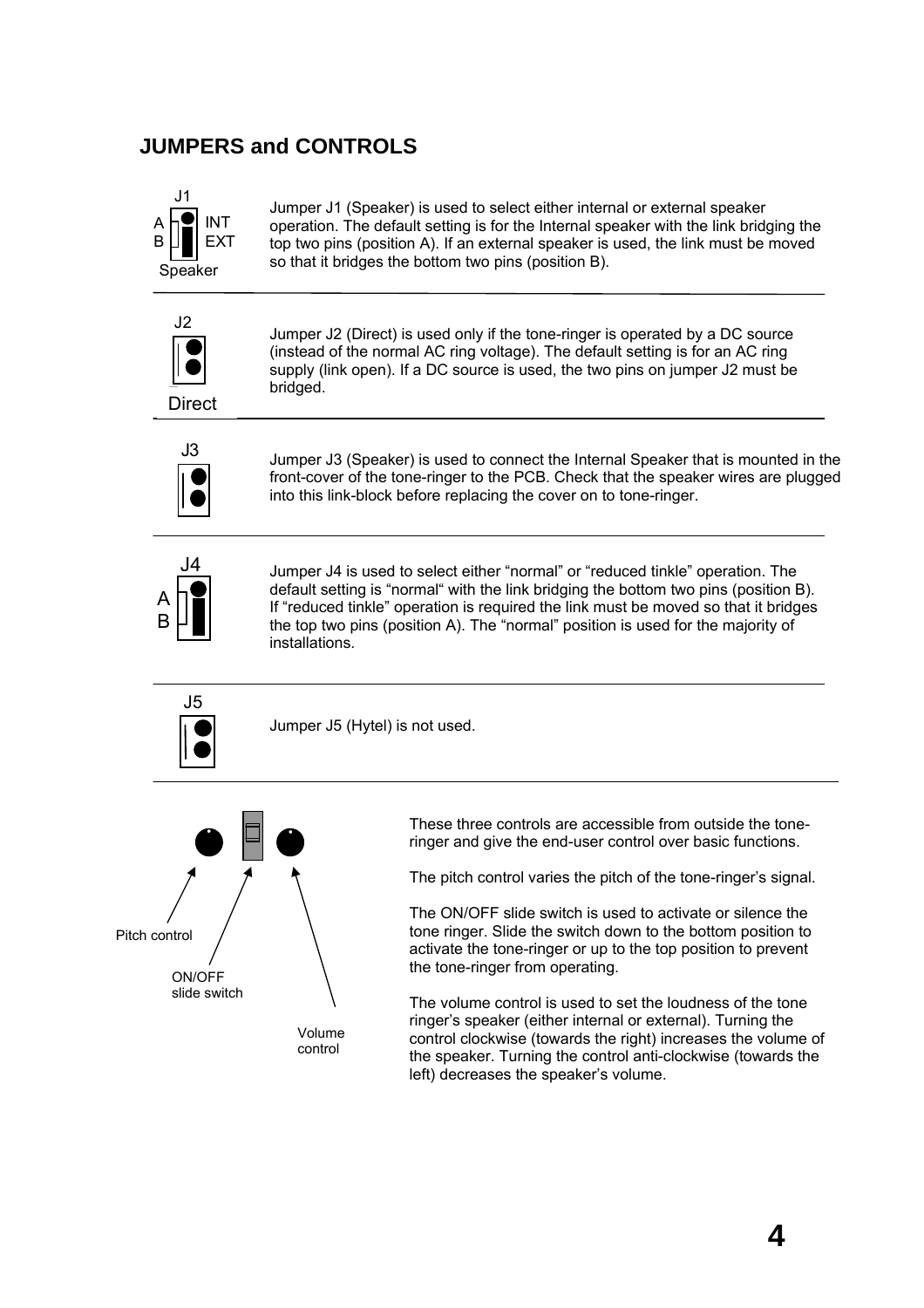## **INSTALLATION INSTRUCTIONS**

### **COVER REMOVAL**

Insert a small flat-bladed screwdriver into the latch-release slot as shown opposite and lift the front cover off. Lift the front panel off (bottom edge first) and unplug the internal speaker wires from jumper J<sub>2</sub>.

## **WALL MOUNTING**

Using the two mounting holes in the base, screw the tone-ringer to a vertical surface using suitable hardware. The two mounting hole centres are 84mm vertically apart.

### **WIRING CONNECTIONS**

The tone-ringer is wired in parallel across an exchange line or on analog telephone by:

- (a) Using the "LINE IN" screw terminals (screws 3 and 4 on the right-hand side) on the blue-coloured screw-terminal block. Strip the conductor ends and insert them into connectors 3 & 4 and tighten the two screws.
- (b) Using the RJ socket on the tone-ringer PCB. This 6P2C socket uses the two centre contacts (3 & 4) for the exchange line connection. Use a standard 6P modular line cord to connect the tone ringer to the exchange line or analog telephone. *RJ socket*





### **COVER REPLACEMENT**

Refit the Internal Speaker connector to jumper J3. Insert the two clips on the top of the cover into the slots at the top of the case. After depressing the catch at the bottom centre of the cover, push the cover firmly onto the case.

### **TONE ADJUSTMENT**

Slide the switch to the "ON" position and adjust the Pitch and Volume controls for the desired tone and volume.